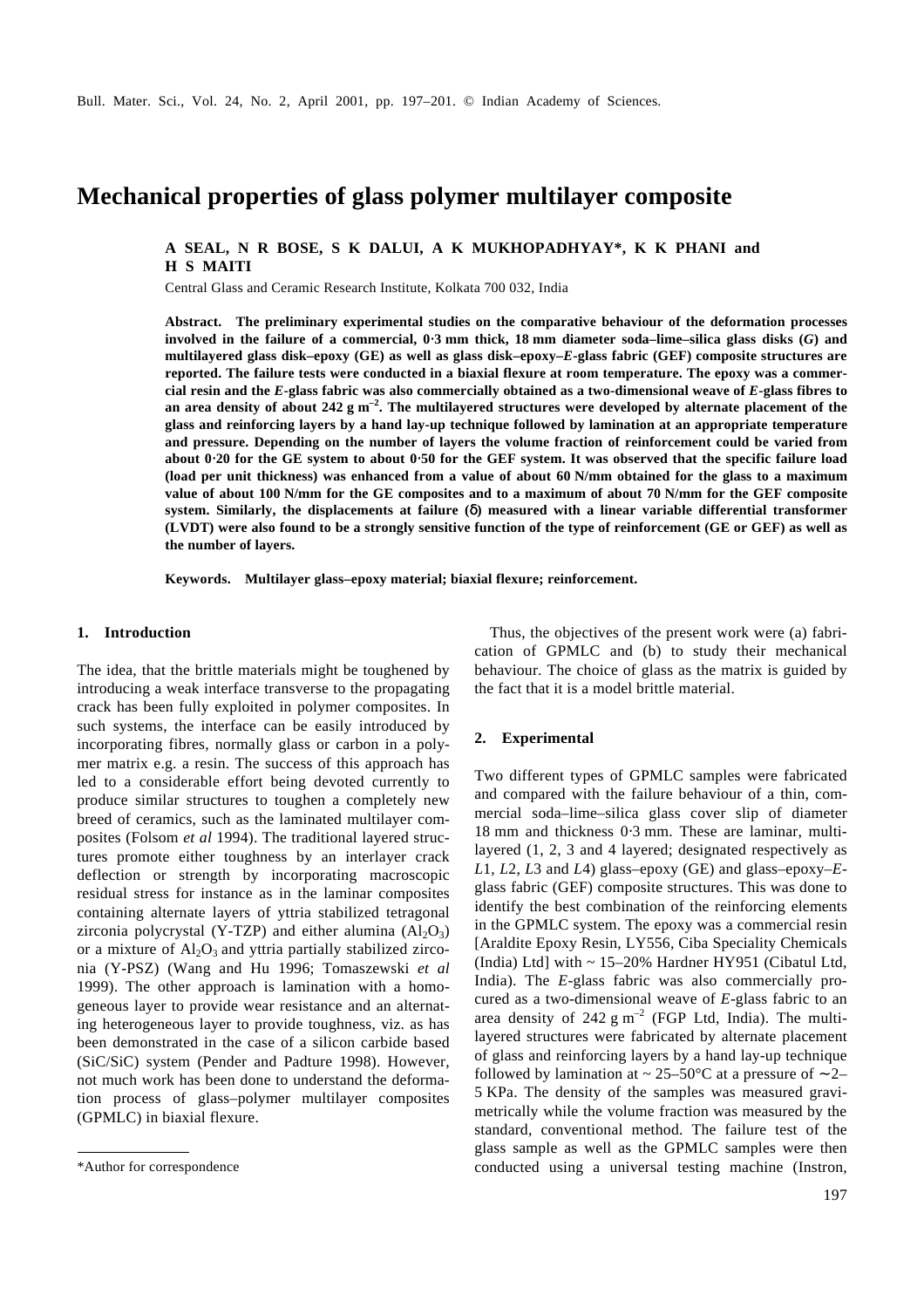5500R) at a temperature of 30°C, in a biaxial flexure mode (de With and Wagemans 1989) with a support ring of diameter ∼ 9 mm and a cross head speed (CHS) of 1 mm min<sup>-1</sup>. The displacement at failure was measured with a linear variable differential transformer (LVDT) having a sensitivity of 0⋅7% of the full scale deflection.

## **3. Results**

#### 3.1 *Materials*

The volume fraction  $(V_{fRP})$ , total thickness of the reinforcing phase  $(L_t)$  and the thickness of the individual reinforcing layer  $(L<sub>ti</sub>)$  all increased with the number of layers (*n*) of reinforcement in the GPMLC samples (figures 1–3). The variation of apparent density, (*D*) with the number of layers is shown in figure 4 for the present samples. In the case of GE system, there was a slight enhancement in density with *n*. However, all samples in the GEF system had, in general, a much lower density than the matrix glass, irrespective of the number of layers. The volume fraction of reinforcing phase  $(V_{fRP})$  and the total layer thickness  $(L_t)$  both increased with the number of reinforcing layers (*n*) in the GPMLC samples (figures 1

and 2). However, the average thickness of individual layers  $(L_i)$  in single, two layered  $(L2)$ , three layered  $(L3)$ and four layered (*L*4) composite structures showed a slightly different trend (figure 3).  $L<sub>ti</sub>$  initially increased with *n* and then either decreased slightly (GE system) or remained somewhat insensitive to the number of layers (GEF system).

#### 3.2 *Mechanical characterization*

The mechanical strength of the glass cover slip and the GPMLC samples was measured by means of the biaxial flexure test (de With and Wagemans 1989). The deformation process involved in failure of a glass cover slip was compared with that of GPMLC samples. The typical load (*P*) vs load-point displacement (*d*) behaviour of GPMLC samples (figures 5 and 6) shows a significant degree of non-linearity and hence, a distinct shift from the typical catastrophic, brittle failure behaviour. This definitely indicates the presence of a characteristic, pseudo-ductile feature in the load-deflection pattern of samples in both GE and GEF systems.

The specific failure load  $(P_f/T, T)$  the total thickness of samples) was higher for both the GPMLC samples in



**Figure 1.** Variation of  $V_{fRP}$  with number of reinforcing layers in GPMLC samples.



**Figure 2.** Variation of total layer thickness with number of reinforcing layers in GPMLC samples.



**Figure 3.** Variation of individual layer thickness with number of reinforcing layers in GPMLC samples.



**Figure 4.** Variation of apparent density with number of reinforcing layers in GPMLC samples.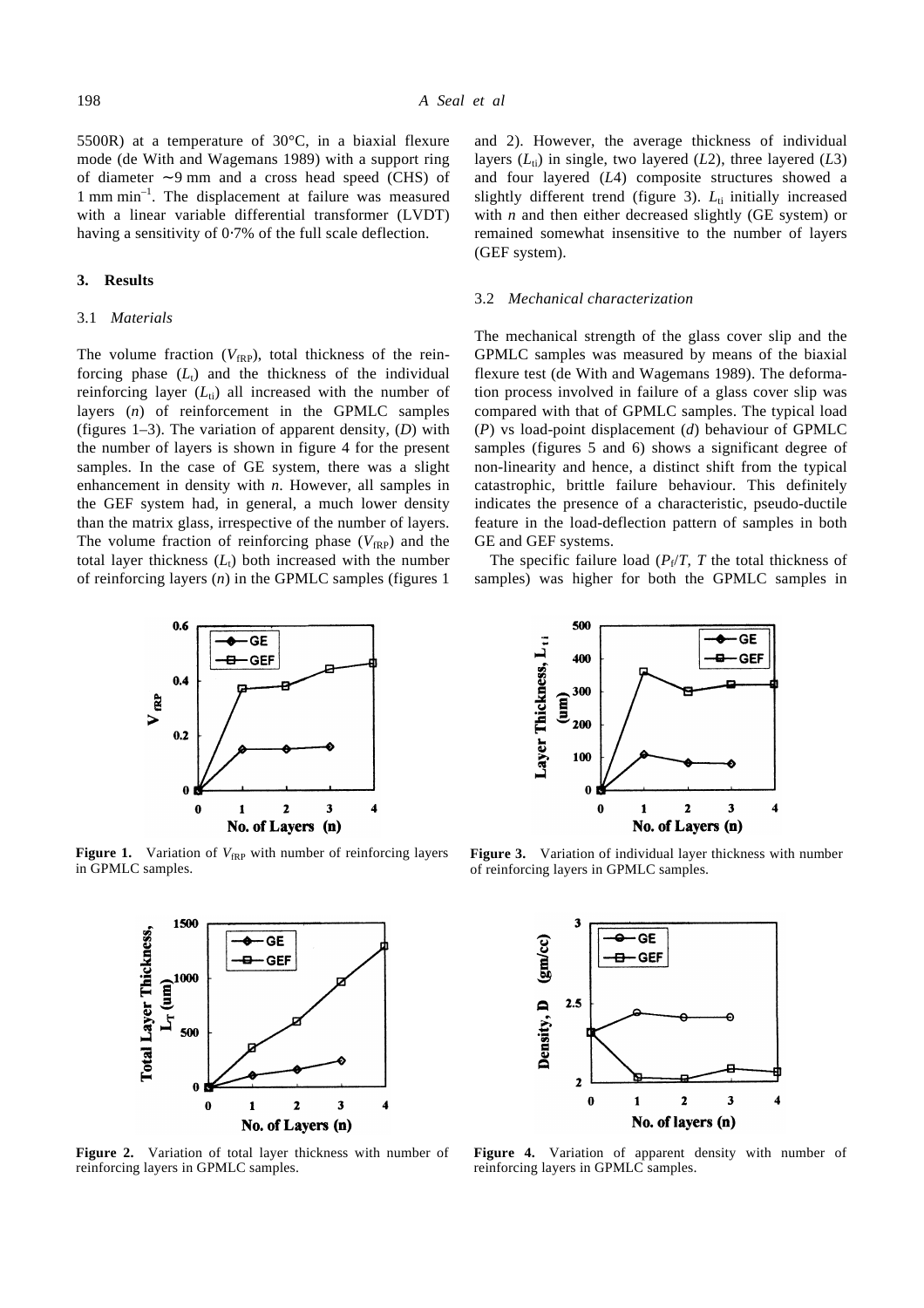comparison to that of the glass matrix (figure 7). From figure 7, it was evident that for a given system (GE and GEF), the specific failure load also increased with the number of layers, however, the property improvement was more marked for the GE samples than the GEF samples. The load point displacement for the samples also exhibited a similar behaviour (figure 8).

The catastrophic failure pattern of the matrix glass disk in biaxial flexure tests (figure 9) was typical of brittle fracture. In contrast, the GPMLC samples showed a



**Figure 5.** Typical load-displacement behaviour of GE composite samples.



**Figure 6.** Typical load-displacement behaviour of GEF composite samples.



**Figure 7.** Variation of specific failure load with number of reinforcing layers in GPMLC samples.

pseudo-ductile behaviour (figures 5 and 6) as reflected through property enhancement (figure 7). However, the improvement in the case of the GEF system was not as much as would be otherwise expected. This could be linked to the presence of interfacial cracks (figure 10) in the GEF samples. The improvement in specific failure load of the GPMLC samples (both GE and GEF systems) is likely to be linked to the constrained growth of ring



**Figure 8.** Variation of load point displacement with number of reinforcing layers in GPMLC samples.



Figure 9. Fracture surface of glass cover slip.



**Figure 10.** Interfacial crack in the GEF sample.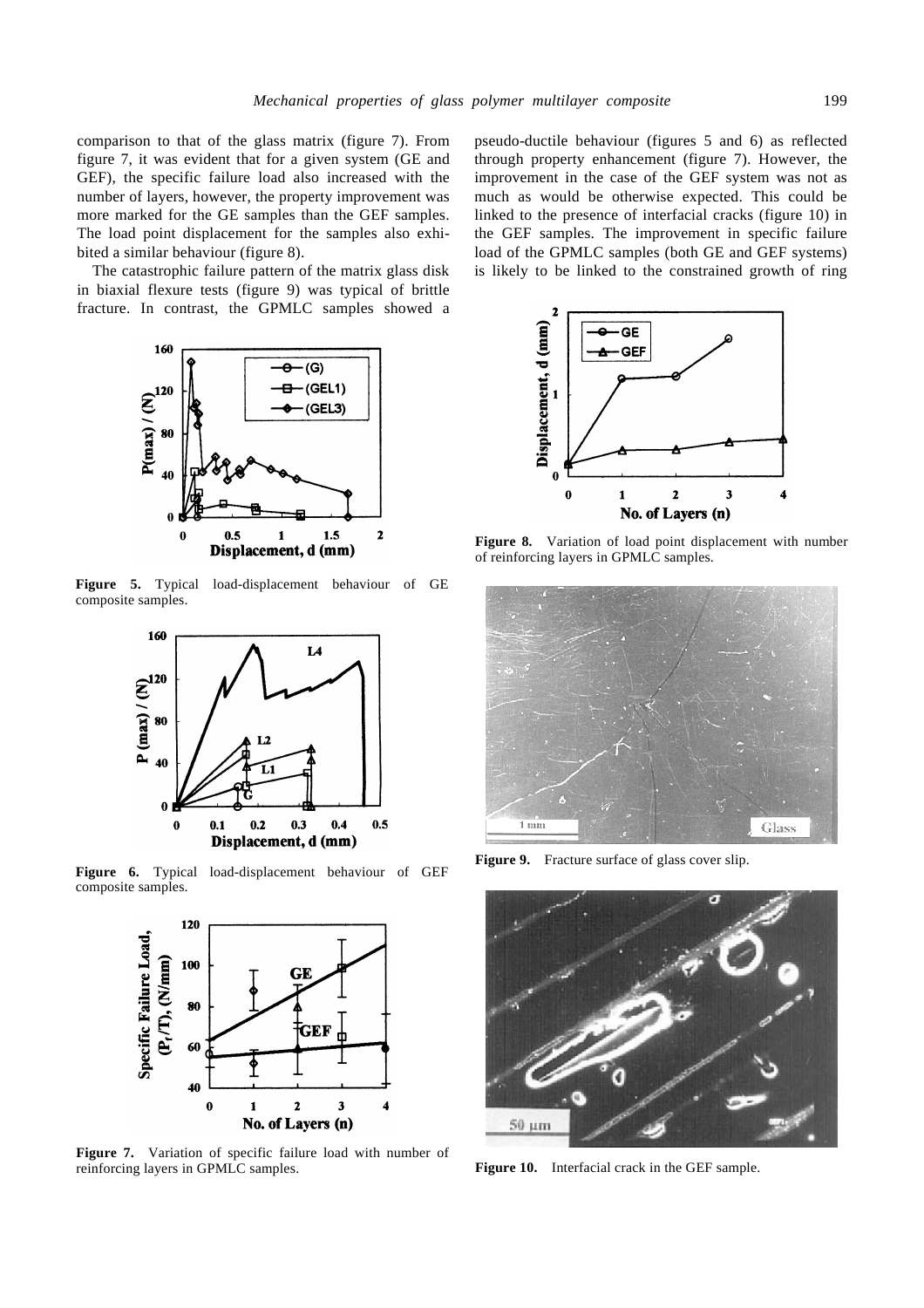

**Figure 11.** Tensile side of the fracture surface of samples in the various GPMLC systems: (a) GE, single layer (GEL1), (**b**) GE, triple layer (GEL3), (**c**) GEF, single layer (GEFL1) and (**d**) GEF, triple layer (GEFL3).

cracks through the reinforcing phase (figures 11a–d). For a given system [GE (figures 11a, b) or the GEF (figures 11c, d)], the more the number of layers, more was the number of ring cracks and hence, possibly the energy dissipative process became more active. The growth of the ring cracks can be constrained due to the presence of the reinforcing epoxy resin which may cause crack blunting (figure 11b). In addition, the presence of the woven fabric in the GEF system could also cause crack deflection (figure 11d). All such energy dissipative processes would enhance the specific failure load (figure 7).

## **4. Conclusions**

The comparative behaviour of the deformation processes involved in the failure of commercial soda–lime–silica glass disks (*G*) and multilayered glass disk–epoxy (GE) as well as glass disk–epoxy–*E*-glass fabric (GEF) composite structures has been studied in the present work. It was found that depending on the number of layers, the specific failure load could be enhanced from a value of about 60 N/mm obtained for the glass to a maximum value of about 100 N/mm for the GE composites and to a maximum of about 70 N/mm for the GEF composite system. In addition, the presence of a characteristic pseudo-ductile behaviour was exhibited by samples from both GE and GEF systems. The results obtained from optical microscopy seem to indicate that in the GPMLC structures, in general, the crack evolution resembled that of the constrained growth of a ring crack through the laminated structure consisting of alternating layers of a brittle material (glass) and a reinforcing phase (epoxy in the GE